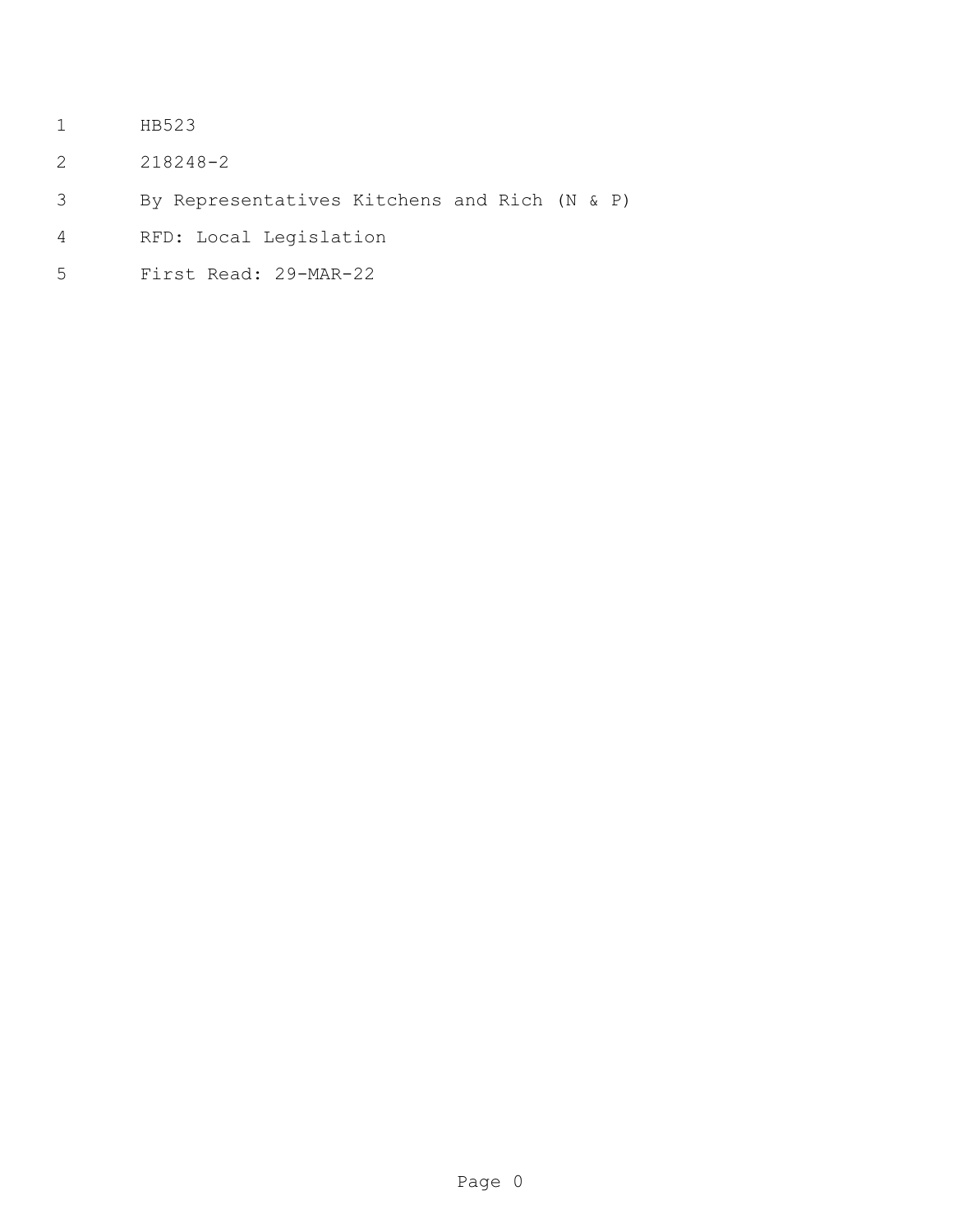| $\mathbf 1$   | 218248-2:n:03/01/2022:FC/ma LSA2022-847R1                      |
|---------------|----------------------------------------------------------------|
| $\mathbf{2}$  |                                                                |
| 3             |                                                                |
| 4             |                                                                |
| 5             |                                                                |
| 6             |                                                                |
| 7             |                                                                |
| $8\,$         |                                                                |
| $\mathcal{G}$ | A BILL                                                         |
| 10            | TO BE ENTITLED                                                 |
| 11            | AN ACT                                                         |
| 12            |                                                                |
| 13            | Relating to Marshall County; to amend Sections                 |
| 14            | 45-48-121.03 and 45-48-121.04 of the Code of Alabama 1975,     |
| 15            | relating to the Personnel Board of Marshall County; to further |
| 16            | provide for the appointment and expense allowance of members   |
| 17            | of the board.                                                  |
| 18            | BE IT ENACTED BY THE LEGISLATURE OF ALABAMA:                   |
| 19            | Section 1. Sections 45-48-121.03 and 45-48-121.04 of           |
| 20            | the Code of Alabama 1975, are amended to read as follows:      |
| 21            | $"$ \$45-48-121.03.                                            |
| 22            | "(a) There is hereby created the Personnel Board of            |
| 23            | Marshall County, which shall be composed of five members. One  |
| 24            | member shall be appointed by the county commission, three      |
| 25            | members shall be appointed by the Marshall County Legislative  |
| 26            | Delegation, and one shall be elected by the county employees   |
| 27            | who will be are subject to this part. All appointments to the  |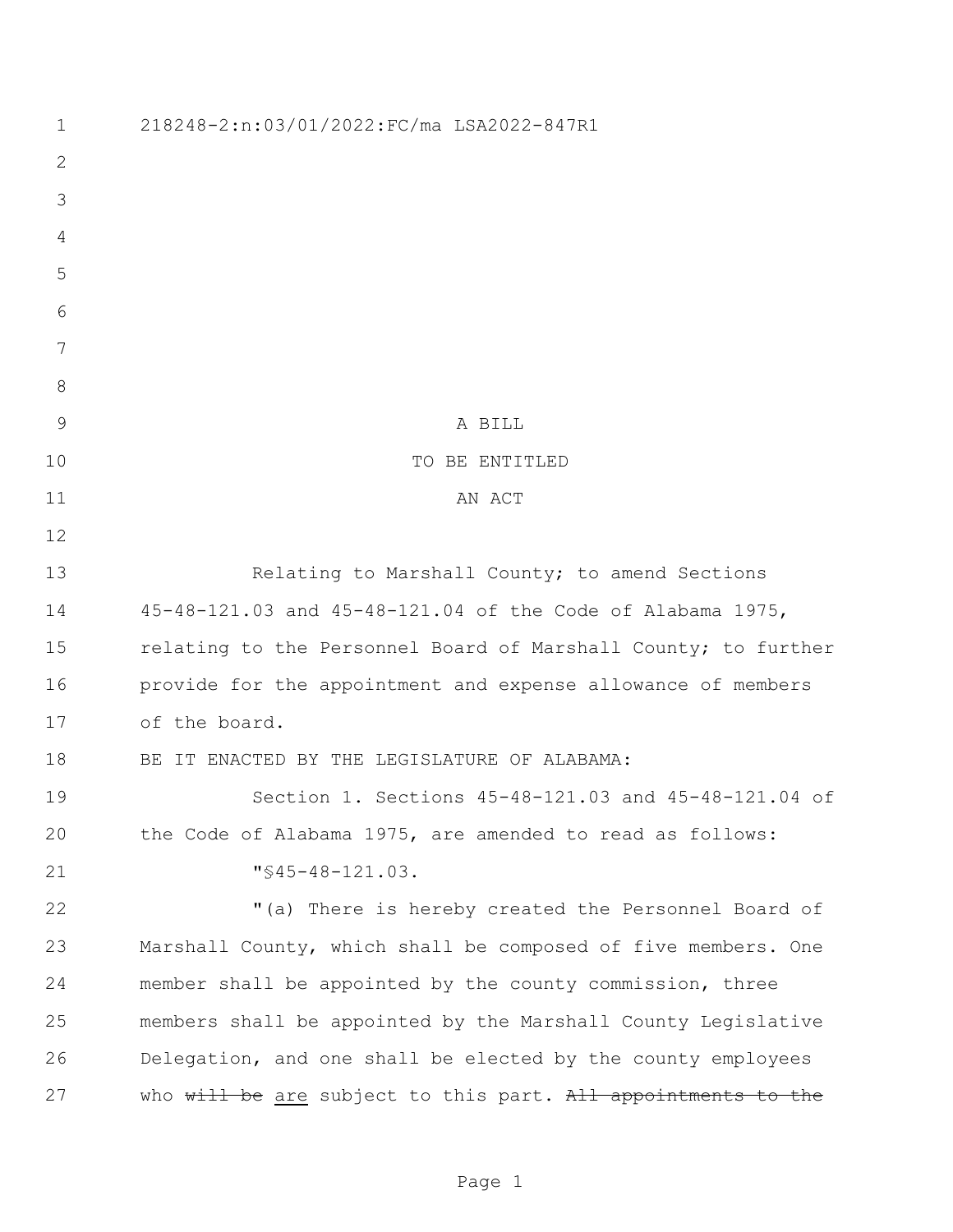1 board shall be made within 30 days. One of the members 2 originally so appointed shall serve for a term of two years, one for a term of three years, one for a term of four years, one for a term of five years, and one for a term of six years. The original members of the board so appointed shall draw lots to determine the length of term each shall serve. Thereafter, all members shall serve for terms of six years each, and until 8 their respective successors are appointed as specified 9 provided above. Any The elected member of the board whose term 10 shall expire expires shall be eligible for reappointment 11 reelection, but for no more than two full terms. The appointed members of the board shall be eligible for reappointment.

 "(b) No person shall be appointed to the board unless he or she is of recognized good character and ability, and is an actual resident in and qualified elector of the county. No person shall be eligible to appointment or shall continue to be a member of a board created under this part who 18 holds an elective office under the state, county, or any city therein, or who is a candidate for elective office. Vacancies on the board shall be filled for the unexpired terms in the 21 same manner as original appointments are made. Following the 22 initial appointment of the board, the board shall within 15 23 days convene and The board shall elect a chair from among its members, who shall preside at its meetings. Three members shall constitute a quorum for the transaction of any business which may properly come before the board. Each person so appointed, within 15 days after appointment, shall qualify by